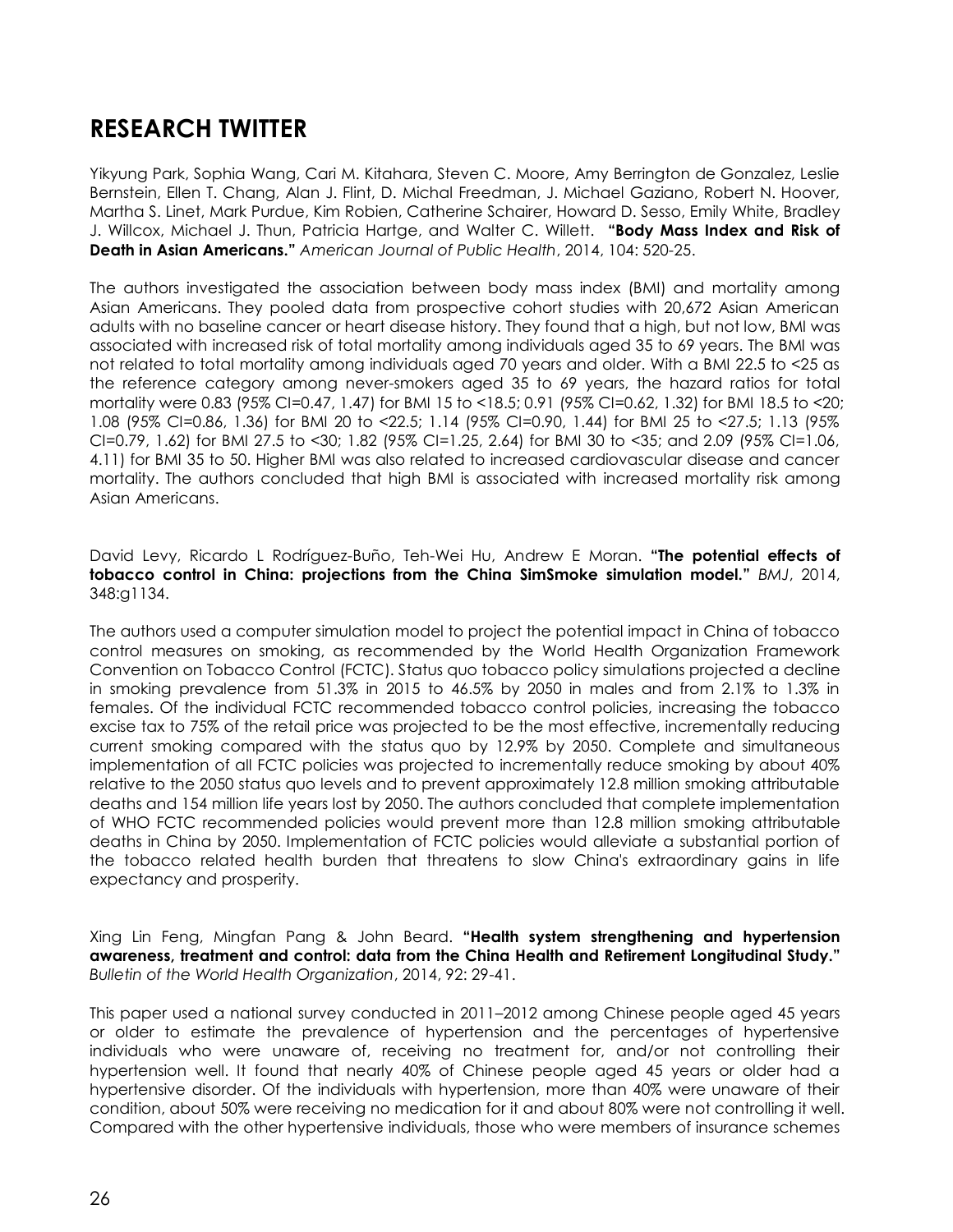that covered the costs of outpatient care were more likely to be aware of their hypertension (adjusted RR, aRR: 0.737; 95% CI: 0.619–0.878), to be receiving treatment for it (aRR: 0.795; 95% CI: 0.680–0.929), and to be controlling it effectively (aRR: 0.903; 95% CI: 0.817–0.996). This paper concluded that many cases of hypertension in China were undetected and untreated. A reduction in the costs of outpatient care to patients would probably improve the management of hypertension in China.

Winnie Yip, Timothy Powell-Jackson, Wen Chen, Min Hu, Eduardo Fe, Mu Hu, Weiyan Jian, Ming Lu, Wei Han, and William C. Hsiao. **"Capitation Combined With Pay-For-Performance Improves Antibiotic Prescribing Practices In Rural China."** *Health Affairs*, 2014, 33: 502-10.

In collaboration with the government of Ningxia Province, a predominantly rural area in northwest China, the authors conducted a matched-pair cluster-randomized experiment between 2009 and 2012 to evaluate the effects of capitation with pay-for-performance on primary care providers' antibiotic prescribing practices, health spending, outpatient visit volume, and patient satisfaction. They found that the intervention led to a reduction of approximately 15 percent in antibiotic prescriptions and a small reduction in total spending per visit to village posts. They found no effect on other outcomes. The results suggest that capitation with pay-for-performance can improve drug prescribing practices by reducing overprescribing and inappropriate prescribing.

Maigeng Zhou, Guoqing Hu, Lijun Wang, Sai Ma, Lin Wang, Qingfeng Li, Adnan A Hyder. **"Bicyclist mortality between 2006 and 2010 in China: findings from national Disease Surveillance Points (DSP) data."** Injury Prevention, 2014, 20: 7-10.

This paper examined changes in bicyclist mortality between 2006 and 2010 in China using the Disease Surveillance Points (DSP) data of China. It analyzed mortality data of 2006–2010 from DSP data that covered 73 million population, using Poisson regression to examine the significance of year after controlling for sex, age and urban/rural location. It found that between 2006 and 2010, the mortality rate for bicyclists increased from 1.1 to 1.6 per 100,000 population. Between 2006 and 2010, more than 90% of bicyclist deaths were undercounted by the police compared to the findings from DSP data. Contrary to the 34% increase between 2006 and 2010 reflected by DSP data (adjusted mortality rate ratio (MRR): 1.34, 95% CI 1.23 to 1.46), police data revealed a 64% decrease in bicyclist mortality (unadjusted MRR: 0.36, 95% CI 0.32 to 0.40) in the study time period. This paper concluded that health data should be used to assess the road traffic injuries in China. The recent increase in bicyclist mortality merits attention from policy makers and researchers.

Hong Jiang, Mu Li, Li Ming Wen, Qiaozhen Hu, Dongling Yang, Gengsheng He, Louise A. Baur, Michael J. Dibley, Xu Qian. **"Effect of Short Message Service on Infant Feeding Practice: Findings From a Community-Based Study in Shanghai, China."** *JAMA Pediatrics*, published online March 17, 2014. doi:10.1001/jamapediatrics.2014.58.

This paper assessed the effect of a short message service (SMS) intervention on infant feeding practices. Quasiexperimental design with follow-up measures scheduled at 4, 6, and 12 months at 4 community health centers in Shanghai, China. Two community health centers represented the intervention group, and 2 other community health centers represented the control group. In total, 582 expectant mothers were recruited during the first trimester. Mothers in the intervention group received weekly SMS messages about infant feeding from the third trimester to 12 months' post partum. The primary outcome was the duration of exclusive breastfeeding (EBF). Compared with the control group, the intervention group had a significantly longer median duration of EBF at 6 months (11.41 [95% CI, 10.25-12.57] vs 8.87 [95% CI, 7.84-9.89] weeks). The hazard ratio for stopping EBF in the intervention group was 0.80 (95% CI, 0.66-0.97). The intervention resulted in a significantly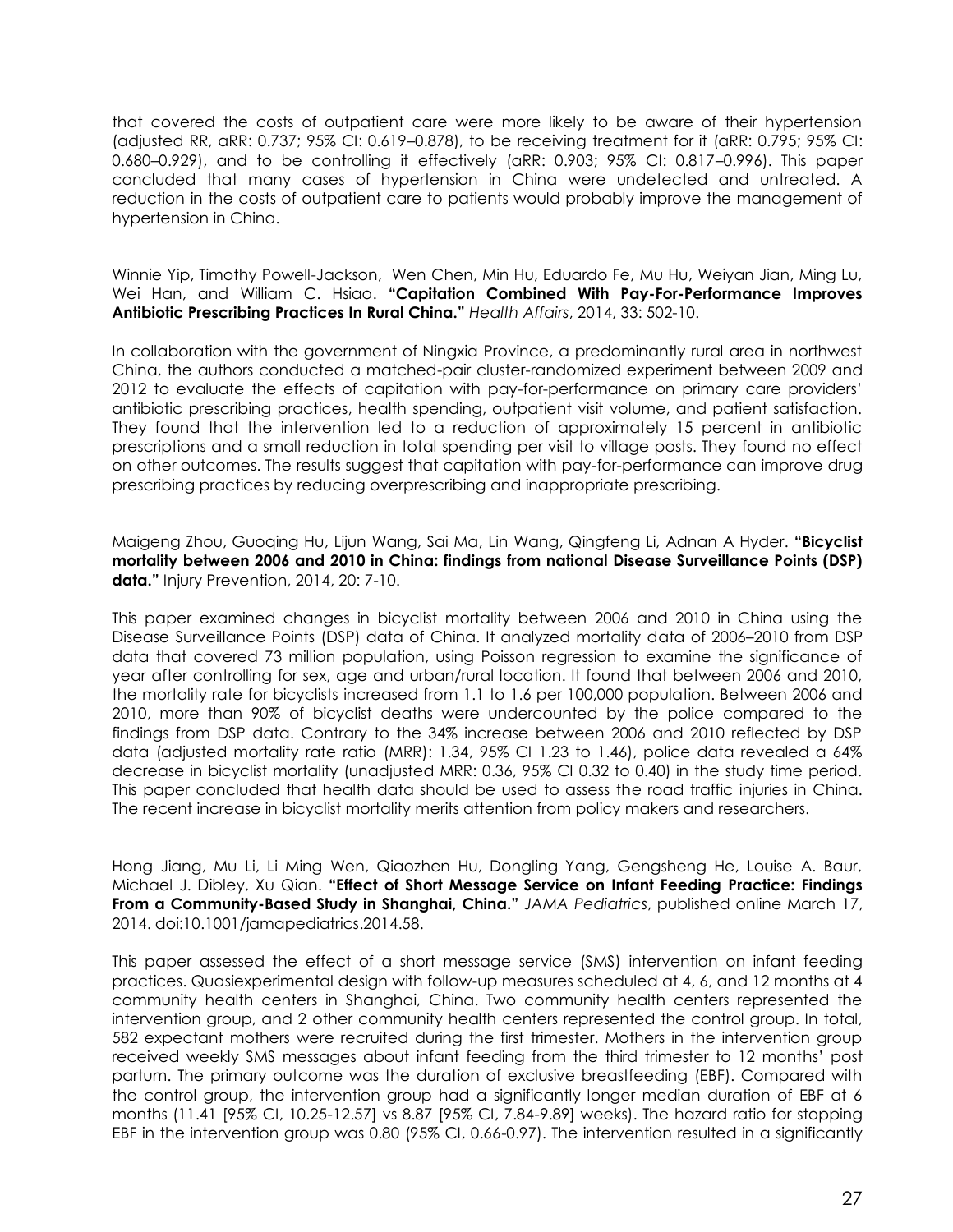higher rate of EBF at 6 months (adjusted OR, 2.67 [95% CI, 1.45-4.91]) and a significantly lower rate of the introduction of solid foods before 4 months (adjusted OR, 0.27 [95% CI, 0.08-0.94]). This paper concluded that an SMS intervention may be effective in promoting EBF, delaying the introduction of solid foods, increasing awareness of the World Health Organization breastfeeding guidelines, and improving knowledge of appropriate infant feeding practices for new mothers.

Qun Li, Lei Zhou, Minghao Zhou, Zhiping Chen, Furong Li, Huanyu Wu, Nijuan Xiang, Enfu Chen, Fenyang Tang, Dayan Wang, Ling Meng, Zhiheng Hong, Wenxiao Tu, Yang Cao, Leilei Li, Fan Ding, Bo Liu, Mei Wang, Rongheng Xie, Rongbao Gao, Xiaodan Li, Tian Bai, Shumei Zou, Jun He, Jiayu Hu, Yangting Xu, Chengliang Chai, Shiwen Wang, Yongjun Gao, Lianmei Jin, Yanping Zhang, Huiming Luo, Hongjie Yu, Jianfeng He, Qi Li, Xianjun Wang, Lidong Gao, Xinghuo Pang, Guohua Liu, Yansheng Yan, Hui Yuan, Yuelong Shu, Weizhong Yang, Yu Wang, Fan Wu, Timothy M. Uyeki, and Zijian Feng. **"Epidemiology of Human Infections with Avian Influenza A(H7N9) Virus in China."** *New England Journal of Medicine*, 2014, 370: 520-32.

The authors analyzed data obtained from field investigations to describe the epidemiologic characteristics of avian influenza A (H7N9) cases in China identified as of December 1, 2013. Among 139 persons with confirmed H7N9 virus infection, the median age was 61 years (range, 2 to 91), 71% were male, and 73% were urban residents. Confirmed cases occurred in 12 areas of China. Nine persons were poultry workers, and of 131 persons with available data, 82% had a history of exposure to live animals, including chickens (82%). A total of 137 persons (99%) were hospitalized, 125 (90%) had pneumonia or respiratory failure, and 65 of 103 with available data (63%) were admitted to an intensive care unit. A total of 47 persons (34%) died in the hospital after a median duration of illness of 21 days, 88 were discharged from the hospital, and 2 remain hospitalized in critical condition; 2 patients were not admitted to a hospital. In four family clusters, human-tohuman transmission of H7N9 virus could not be ruled out. Excluding secondary cases in clusters, 2675 close contacts of case patients completed the monitoring period; respiratory symptoms developed in 28 of them (1%); all tested negative for H7N9 virus. The authors concluded that most persons with confirmed H7N9 virus infection had severe lower respiratory tract illness, were epidemiologically unrelated, and had a history of recent exposure to poultry. However, limited, nonsustained human-to-human H7N9 virus transmission could not be ruled out in four families.

Fengcai Zhu, Wenbo Xu, Jielai Xia, Zhenglun Liang, Yan Liu, Xuefeng Zhang, Xiaojuan Tan, Ling Wang, Qunying Mao, Junyu Wu, Yuemei Hu, Tianjiao Ji, Lifei Song, Qi Liang, Baomin Zhang, Qiang Gao, Jingxin Li, Shenyu Wang, Yuansheng Hu, Shanru Gu, Jianhua Zhang, Genhong Yao, Jianxiang Gu, Xushan Wang, Yuchun Zhou, Changbiao Chen, Minglei Zhang, Minquan Cao, Junzhi Wang, Hua Wang, and Nan Wang. **"Efficacy, Safety, and Immunogenicity of an Enterovirus 71 Vaccine in China."** *New England Journal of Medicine*, 2014, 370: 818-28.

The authors conducted a randomized, double-blind, placebo-controlled, multicenter trial to evaluate the efficacy, safety, and immunogenicity of an Enterovirus 71 (EV71) vaccine. In the trial 10,007 healthy infants and young children (6 to 35 months of age) were randomly assigned in a 1:1 ratio to receive two intramuscular doses of either EV71 vaccine or placebo, 28 days apart. During the 12-month surveillance period, EV71-associated disease was identified in 0.3% of vaccine recipients (13 of 5041 children) and 2.1% of placebo recipients (106 of 5028 children) in the intention-to-treat cohort. The vaccine efficacy against EV71-associated hand, foot, and mouth disease or herpangina was 94.8% (95% CI, 87.2 to 97.9) in this cohort. Vaccine efficacies against EV71-associated hospitalization (0 cases vs. 24 cases) and hand, foot, and mouth disease with neurologic complications (0 cases vs. 8 cases) were both 100% (95% CI, 83.7 to 100 and 42.6 to 100, respectively). Serious adverse events occurred in 111 of 5044 children in the vaccine group (2.2%) and 131 of 5033 children in the placebo group (2.6%). In the immunogenicity subgroup (1291 children), an anti-EV71 immune response was elicited by the two-dose vaccine series in 98.8% of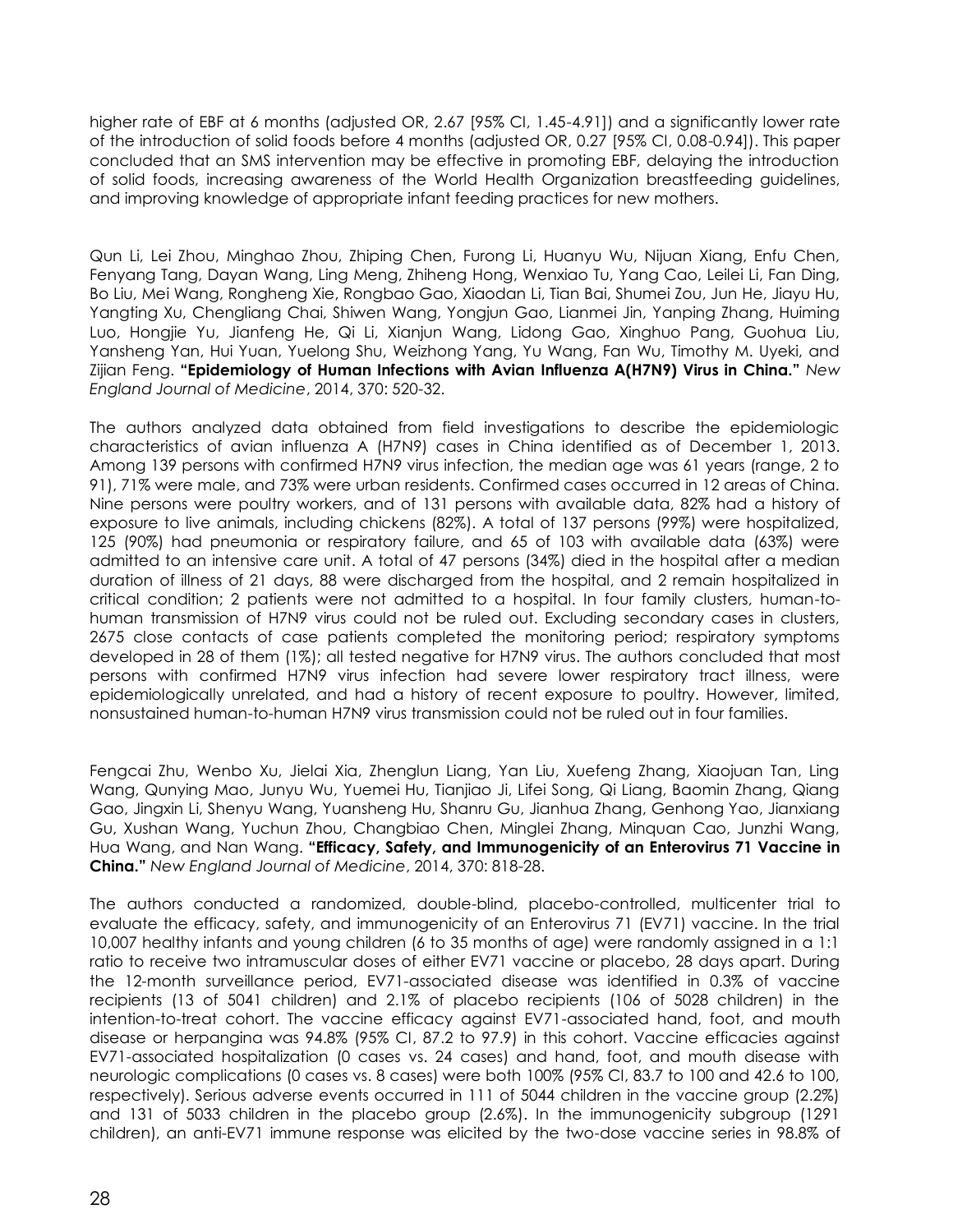participants at day 56. An anti-EV71 neutralizing antibody titer of 1:16 was associated with protection against EV71-associated hand, foot, and mouth disease or herpangina. The authors concluded that the EV71 vaccine provided protection against EV71-associated hand, foot, and mouth disease or herpangina in infants and young children.

Hongjie Yu, Joseph T Wu, Benjamin J Cowling, Qiaohong Liao, Vicky J Fang, Sheng Zhou, Peng Wu, Hang Zhou, Eric H Y Lau, Danhuai Guo, Michael Y Ni, Zhibin Peng, Luzhao Feng, Hui Jiang, Huiming Luo, Qun Li, Zijian Feng, Yu Wang, Weizhong Yang, Gabriel M Leung. **"Effect of closure of live poultry markets on poultry-to-person transmission of avian influenza A H7N9 virus: an ecological study."**  *The Lancet*, 2014, 383: 541-48.

The authors aimed to quantify the effect of live poultry markets (LPMs) closure on poultry-to-person transmission of avian influenza A H7N9 virus in the major Chinese cities of Shanghai, Hangzhou, Huzhou, and Nanjing where most human cases of infection had occurred. They obtained information about every laboratory-confirmed human case of avian influenza A H7N9 virus infection reported in the four cities by June 7, 2013, from a database built by the Chinese Center for Disease Control and Prevention. They found that 85 human cases of avian influenza A H7N9 virus infection were reported in Shanghai, Hangzhou, Huzhou, and Nanjing by June 7, 2013, of which 60 were included in the main analysis. Closure of LPMs reduced the mean daily number of infections by 99% (95% credibility interval 93—100%) in Shanghai, by 99% (92—100%) in Hangzhou, by 97% (68—100%) in Huzhou, and by 97% (81—100%) in Nanjing. Because LPMs were the predominant source of exposure to avian influenza A H7N9 virus for confirmed cases in these cities, they estimated that the mean incubation period was 3.3 days (1.4—5.7). The authors concluded that LPM closures were effective in the control of human risk of avian influenza A H7N9 virus infection in the spring of 2013. In the short term, LPM closure should be rapidly implemented in areas where the virus is identified in live poultry or people. In the long term, evidence-based discussions and deliberations about the role of market rest days and central slaughtering of all live poultry should be renewed.

Lixia Wang, Hui Zhang, Yunzhou Ruan, Daniel P Chin, Yinyin Xia, Shiming Cheng, Mingting Chen, Yanlin Zhao, Shiwen Jiang, Xin Du, Guangxue He, Jun Li, Shengfen Wang, Wei Chen, Caihong Xu, Fei Huang, Xiaoqiu Liu, Yu Wang. **"Tuberculosis prevalence in China, 1990—2010; a longitudinal analysis of national survey data."** *The Lancet*, Early Online Publication, 18 March 2014, doi:10.1016/S0140-6736(13)62639-2.

China scaled up a tuberculosis control programme (based on the directly observed treatment, short-course [DOTS] strategy) to cover half the population during the 1990s and to the entire population after 2000. The authors assessed the effect of the programme. In the longitudinal analysis, they compared data from three national tuberculosis prevalence surveys done in 1990, 2000, and 2010. The 2010 survey screened 252,940 eligible individuals aged 15 years and older at 176 investigation points, chosen by stratified random sampling from all 31 mainland provinces. The 1990 and 2000 surveys were reanalysed and compared with the 2010 survey. From 1990 to 2010, the prevalence of smear-positive tuberculosis decreased from 170 cases (95% CI 166—174) to 59 cases (49—72) per 100 000 population. During the 1990s, smear-positive prevalence fell only in the provinces with the DOTS programme; after 2000, prevalence decreased in all provinces. The percentage reduction in smear-positive prevalence was greater for the decade after 2000 than the decade before (57% vs 19%; p<0.0001). 70% of the total reduction in smear-positive prevalence (78 of 111 cases per 100,000 population) occurred after 2000. Of these cases, 68 (87%) were in known cases—ie, cases diagnosed with tuberculosis before the survey. Of the known cases, the proportion treated by the public health system (using the DOTS strategy) increased from 59 (15%) of 370 cases in 2000 to 79 (66%) of 123 cases in 2010, contributing to reduced proportions of treatment default (from 163 [43%] of 370 cases to 35 [22%] of 123 cases) and retreatment cases (from 312 [84%] of 374 cases to 48 [31%] of 137 cases; both p<0.0001). The authors concluded that in 20 years China